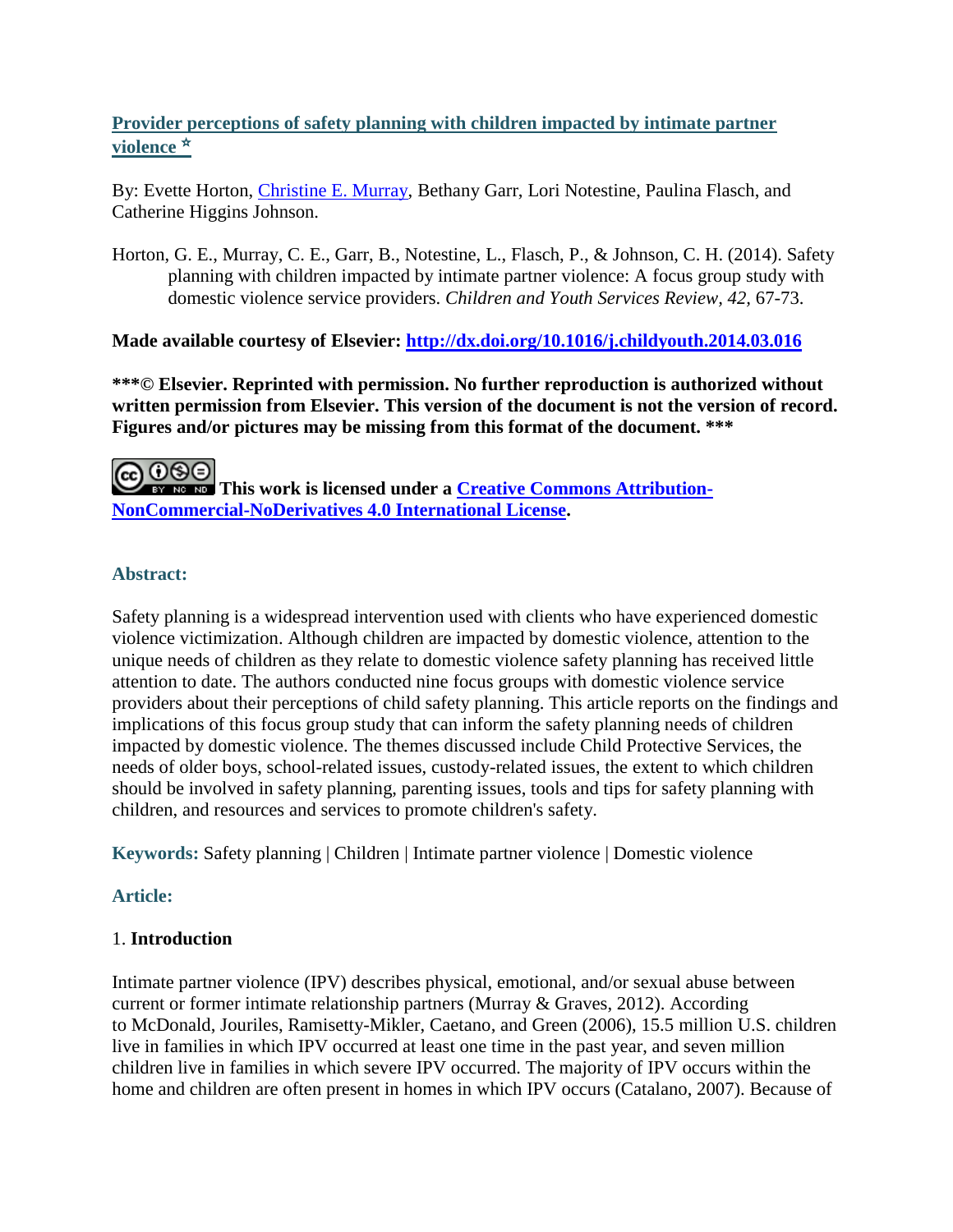these staggering figures, researchers have increasingly studied the impact of IPV on children and effective ways to address this impact, which includes child safety planning; however, it is unclear how child safety planning is being implemented in the field. The purpose of the current study was to conduct a series of nine focus groups with domestic violence service providers to learn about their perceptions and experiences related to safety planning with children exposed to IPV.

# 2. **Literature Review**

# 2.1. Definition of child exposure to IPV

What does it mean for a child to be 'exposed' to IPV? Defining children's exposure to IPV is methodologically complex (Evans, Davies, & DiLillo, 2008). Certainly, some children see their parents or other adults (or older youth, in the case of teenage dating violence) experience IPV with their own eyes; however, children may also be exposed to IPV even, if they do not see it for themselves, such as if they can hear it from another room (Graham, Fischer, & Pfeifer, 2013) or if they observe the aftermath of IPV, such as an injured parent or destroyed property that resulted from it (Murray, 2013). Determining the extent of children's IPV exposure has practical implications, in that within many jurisdictions, children's exposure to IPV is reportable to Child Protective Services and may be considered *failure to protect* or *per se neglect* ( Kaufman Kantor and Little, 2003 and Murray, 2013). Therefore, professionals must be aware of necessary reporting requirements in their jurisdiction and understand specifically how witnessing or exposure to IPV is defined in those requirements.

# 2.2. Impact of IPV on children

Children who are impacted by IPV face numerous safety risks. As examples, they may be placed in harm's way during a violent incident between the adults involved in the IPV, they may be left with minimal or no supervision during violent incidents and/or as a result of a parent becoming incapacitated as a result of violent victimization, they may experience mental health symptoms (e.g., anxiety and traumatic stress) as a result of witnessing violence, or they may have access to weapons used during violent episodes. In addition, children who live in homes in which parental IPV occurs also face an increased risk of being victimized themselves through child maltreatment. Kaufman Kantor and Little (2003) report that rates of overlap between child maltreatment and parental IPV may be as high as 30% to 60%. Further, children exposed to IPV are at a higher risk of being exposed to other adverse experiences of household dysfunction, such as living with a family member with a history of mental illness, substance abuse, and/or imprisonment (Lamers-Winkelman, Willemen, & Visser, 2012).

Though the impact can vary by numerous factors, such as the duration and intensity of the IPV exposure and the development stage of the child victim, it is well documented that children and adolescents are affected by the IPV between their caregivers (Child Welfare Information Gateway, 2009). In general, the younger the age of the child, the more impacted the child is likely to be (Gjelsvik et al., 2003 and Graham-Bermann and Perkins, 2010), and children under the age of six are at the greatest risk for exposure to IPV (Fantuzzo & Fusco, 2007). Graham-Bermann and Seng (2005) found that pre-schoolers who have been exposed to family violence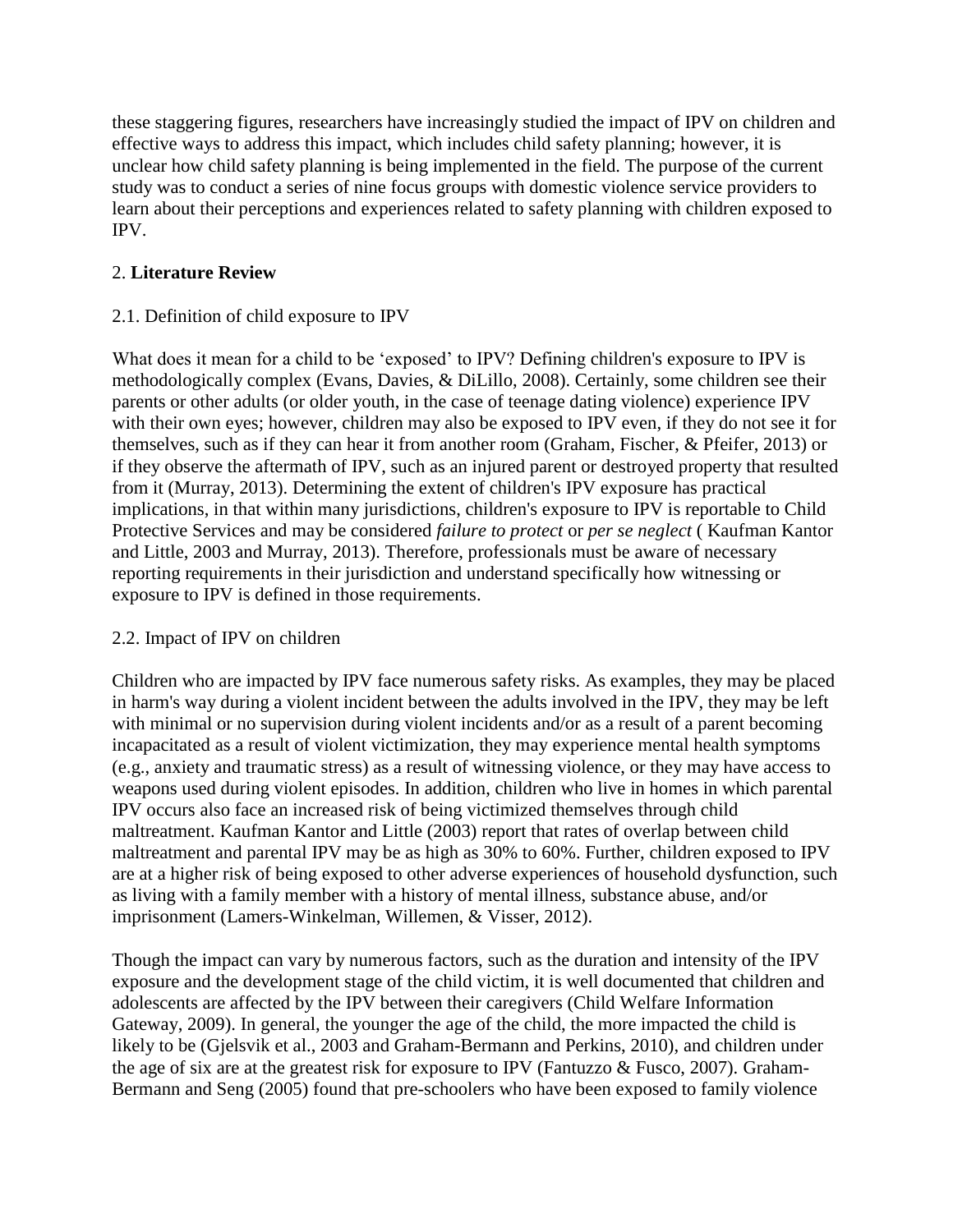suffer from symptoms of post-traumatic stress disorder, such as bed-wetting or nightmares, and are at greater risk than their peers of having health related symptoms such as allergies, asthma, gastrointestinal problems, headaches, and flu. Even infants have been found to have increased stress reactivity to interparental conflict (Graham et al., 2013). Researchers have also documented prenatal influences of IPV. Whitaker, Orzol, and Kahn (2006) found that children of mothers who experience prenatal physical IPV were at an increased risk of exhibiting aggressive, anxious, depressed or hyperactive behaviors.

Despite the evidence of the impact on younger children, all children and adolescents can be negatively impacted by exposure to caregiver IPV. Researchers found that child witnesses from ages birth to eighteen have greater internalizing behaviors, externalizing behaviors, and trauma symptoms, as compared to children not exposed to IPV (Evans et al., 2008 and Kitzmann et al., 2003).

# 2.3. Safety planning for children impacted by IPV

Safety planning is a widely-used intervention for victims of IPV, especially its most severe form of battering. According to Murray and Graves (2012), a safety plan is

> A personalized, detailed document that outlines clear and specific safety strategies that a battering victim can use to promote his/her safety across a wide range of situations. Fundamental to the creation of an appropriate safety plan is a collaborative process to develop it between the client and the professional. (p. 95).

Despite adult safety planning's widespread use, the needs of children in safety planning are complex, controversial, and to date have received limited attention. Kress, Adamson, Paylo, DeMarco, and Bradley (2012) outlined practical suggestions for conducting safety planning for children and adolescents impacted by family violence. The practical suggestions outlined by Kress et al. (2012) included connecting clients with community resources, identifying safe locations during violent incidents, helping children address any trauma-related symptoms they experience, and strengthening child and adolescent's social support resources. Kress et al. (2012) also note the importance of attending to children's developmental stages during the safety planning process in order to insure that all interventions used are appropriate for children's cognitive capacities.

The extent to which children should be involved in safety planning is controversial, in that children should not be expected to be responsible for their own safety to the extent that it is a parental responsibility to do so. Nonetheless, there are developmentally-appropriate ways to address safety issues with children, such as role playing safety behaviors (Kress et al., 2012). One approach to safety planning with children is to use a more generalized intervention that addresses safety behaviors broadly to all children, not specifically addressing IPV (Miller, Howell, Hunter, & Graham-Bermann, 2012). For example, children may learn in a classroom setting about how to find a safe space, call for help, and stay out of adults' fights (Miller et al., 2012). This sort of intervention may also be used with children specifically impacted by parental IPV (Miller et al., 2012). When it is safe to do so, children's parents should be involved in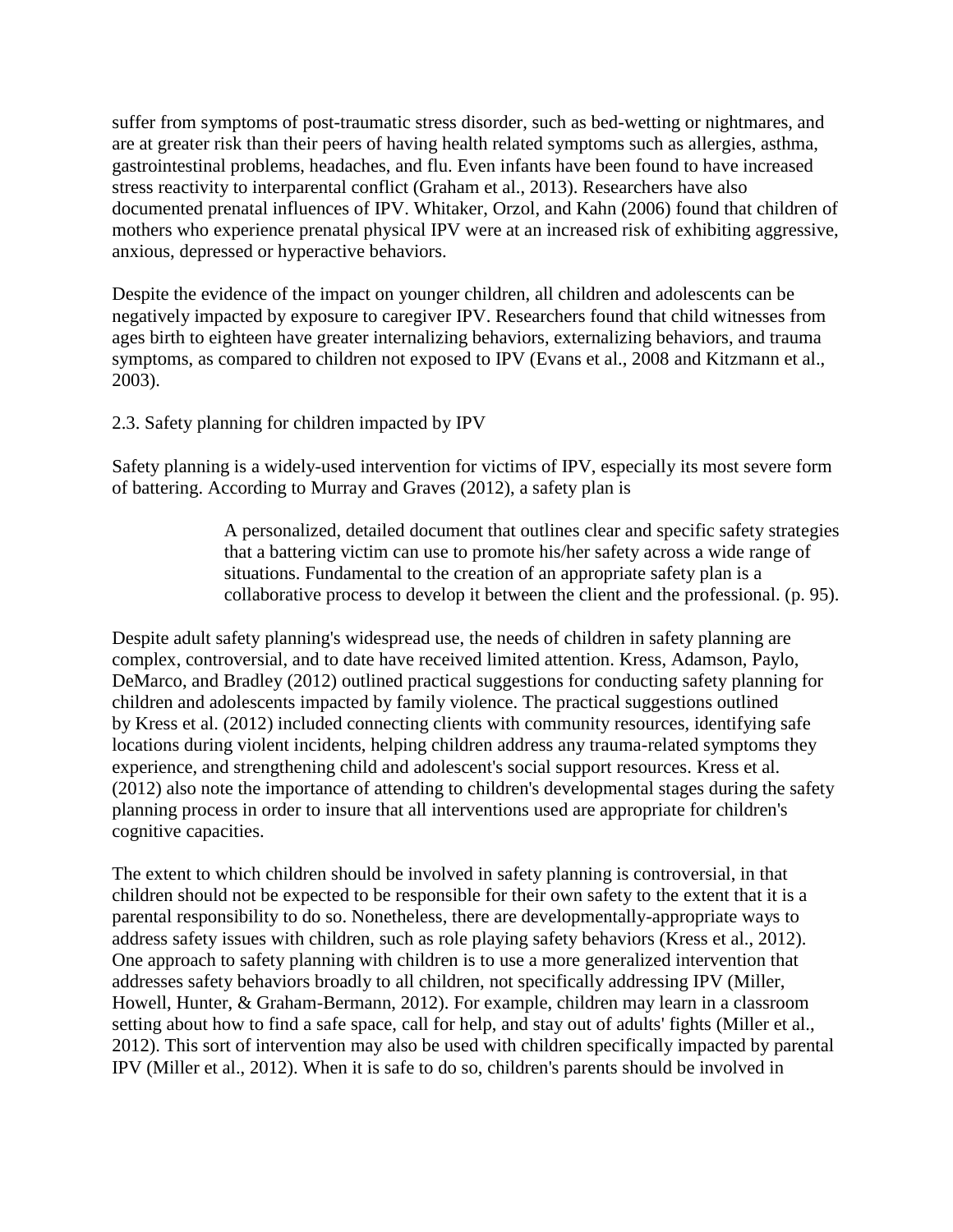creating safety plans for children (Kolar & Davey, 2007) and can practice safety strategies with their children (Kress et al., 2008 and Kress et al., 2012).

The effectiveness of safety planning with children has received some attention. Currier and Wurtele (1996) studied the impact of a parent-taught safety program for a total of 26 children, half of whom had been sexually abused. The program resulted in the children in both groups becoming more knowledgeable and skilled in safety behaviors, and the parents did not report any negative reactions to the program by the children. Carter, Kay, George, and King (2003) conducted a pilot evaluation of an intervention for children who had been exposed to IPV. Safety planning and other treatment were also done with the child's parent who was the victim of the IPV. The intervention was shown to increase the participating children's ability to use a safety plan, at least based on their parents' ratings of their children's knowledge of safety planning.

Despite these above reviewed studies indicating that child safety planning can be useful, it is unclear how child safety planning is understood and implemented in the field. Many shelter protocols recommend child safety planning (Gewirtz & Menakem, 2004), but it is unclear if in practice this is being done in the context of the parent's safety planning, more individually with the child or adolescent, and/or more broadly in a community environment, such as a school safety training program as described above by Miller et al. (2012). Further, some shelters have policies against accepting teen boys into the shelter, so it is unclear how practitioners in the field are addressing adolescent boys' safety planning needs (Lyon et al., 2008 and Washington State Coalition Against Domestic Violence, 2003).

# **3. Methodology**

In an effort to (a) address the current limited body of research on IPV-related safety planning for children, (b) identify current practices being used in the field to address children's needs during safety planning, and (c) examine provider perceptions of the most pressing safety-related needs of children that should be addressed in IPV-related safety planning, the authors obtained IRB approval and conducted a series of nine focus groups with domestic violence service providers.

This study was part of a broader study on safety planning conducted by the Family Violence Research Group at the University of North Carolina at Greensboro. The group consisted of a university professor who specializes in research on IPV, doctoral and master students interested in family violence research, and local family violence practitioners. Group members met regularly and discussed their questions about current practices in safety planning for both adults and children. This article addresses the child safety planning portion of the study; the adult safety planning article is discussed in Murray et al. (in press).

The child-specific safety planning focus group questions included: 1) "What do you view as the biggest safety considerations for domestic violence victims and their children?", 2) "Are the needs of children addressed currently in your agency's safety planning procedures and if so, how?", and 3) "In particular, are the safety planning needs of older boys in shelter or who aren't eligible for shelter addressed?".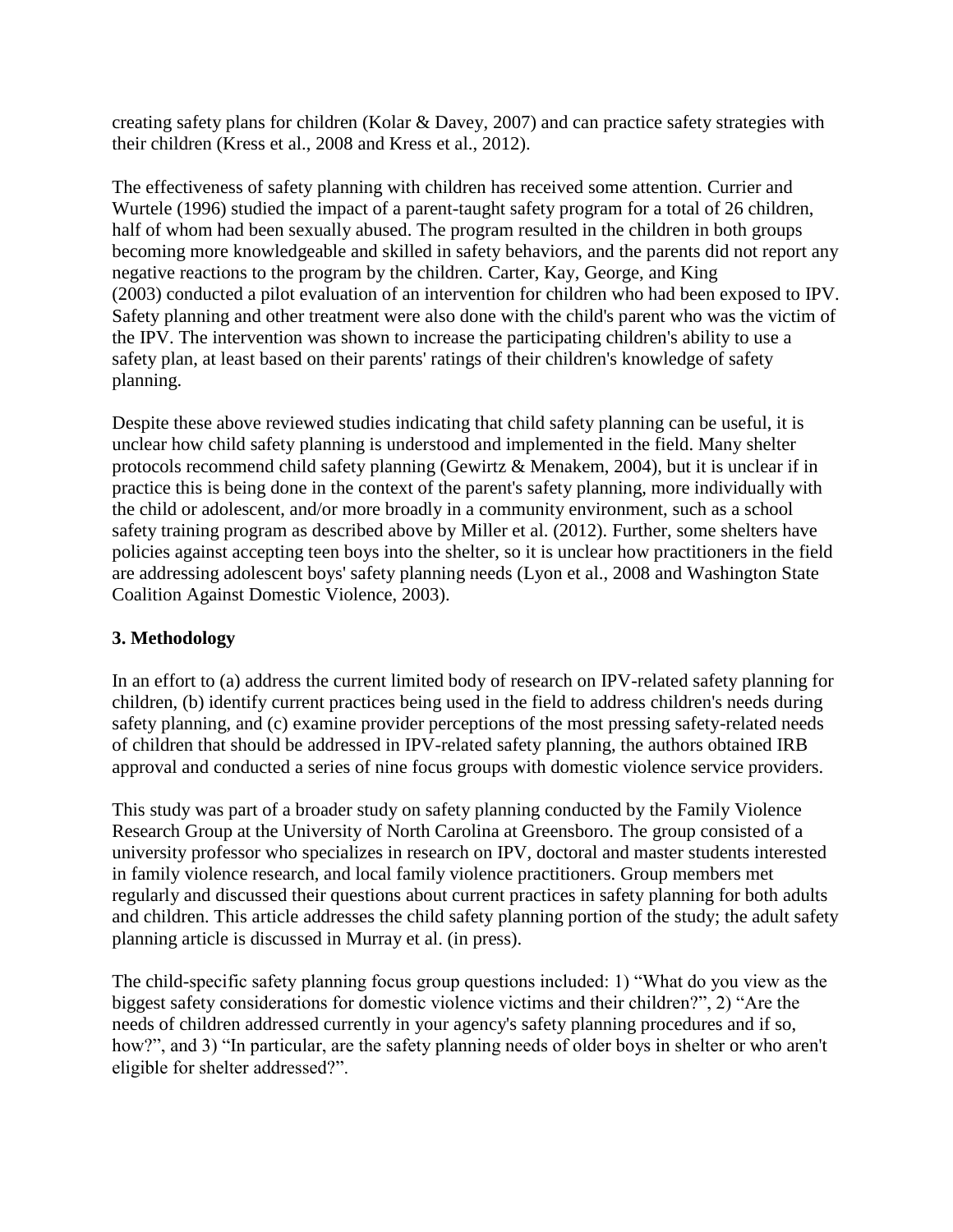#### 3.1. Participants

Focus groups were conducted on-site at domestic violence agencies across central North Carolina. We invited a diverse group of domestic violence agencies to participate, including those with and without shelters, those representing urban and rural communities, standalone agencies and those connected with other services (e.g., mental health agencies), and agencies with varying amounts of resources. All nine agencies that were invited to participate did so, and participants were not compensated. Although most  $(n = 7)$  of the agencies only invited staff who worked directly in their agencies, two agencies also included affiliated professionals in their counties in the groups who were also involved in domestic violence safety planning. The final sample included 62 participants, and the average size of each group was seven participants. Participants' average age was  $37.5$  years (SD = 11.5), and the participants included 54 females, five males, and one participant who did not disclose his or her gender. Participants averaged 7.4 years of experience working in any job related to domestic violence. Table 1 contains a summary of participants' other key demographic data.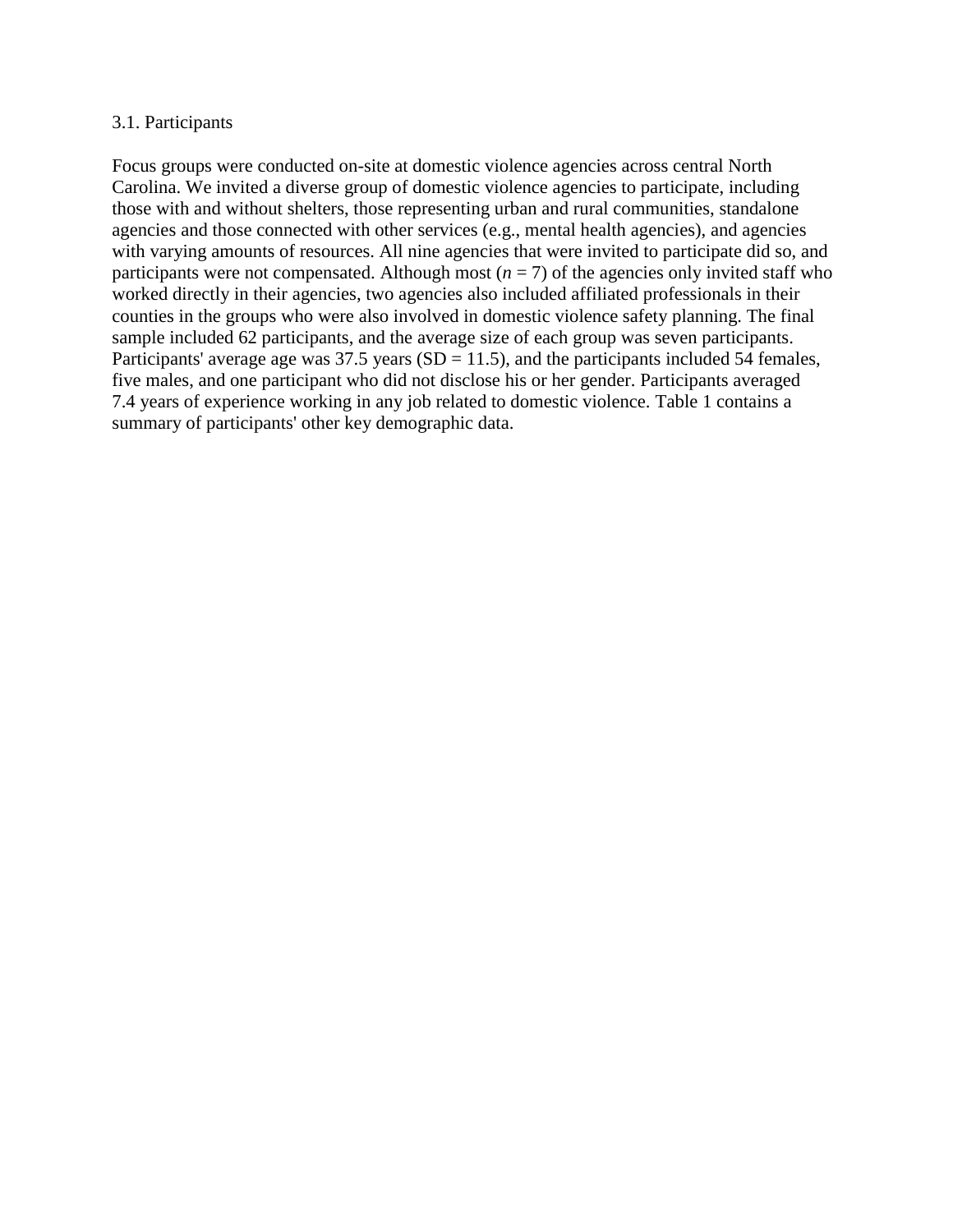Table 1.

Focus group participants' demographic characteristics.

| Characteristic                                 | n              |  |
|------------------------------------------------|----------------|--|
| Ethnic background                              |                |  |
| Caucasian                                      | 37             |  |
| African American/African/Black                 |                |  |
| Hispanic/Latina/Latino                         | 5              |  |
| Biracial/multiracial                           | 4              |  |
| Asian/Asian American                           | 1              |  |
| Not reported                                   | 2              |  |
|                                                |                |  |
| Highest level of completed education           |                |  |
| High school diploma                            | 4              |  |
| Some college                                   | 3              |  |
| Associate's degree                             | 6              |  |
| Bachelor's degree                              | 33             |  |
| Master's degree                                |                |  |
| Doctoral degree                                |                |  |
| Not reported                                   | 1              |  |
|                                                |                |  |
| Job title                                      |                |  |
| Clinical/counseling                            | 5              |  |
| Community education                            | $\overline{2}$ |  |
| Advocate/case manager                          | 17             |  |
| Support staff (e.g., administrative assistant) |                |  |
| Administration (e.g., executive director)      |                |  |
| Program coordinator                            |                |  |
| Intern                                         |                |  |
| Law enforcement                                | 5              |  |
| Not reported                                   | 1              |  |

#### 3.2. Procedures

Each focus group was conducted by a lead facilitator and an assistant/note-taker from the Family Violence Research Group. All researchers attended a one hour training that pertained to the specific focus group questions and procedures. All focus group facilitators had a minimum of a master's degree in counseling and at least one doctoral level researcher was present at all focus groups. A semi-structured interview guide served as the basis of the focus groups, which lasted approximately 1 to 2 h each. The facilitator asked follow-up questions for clarification and to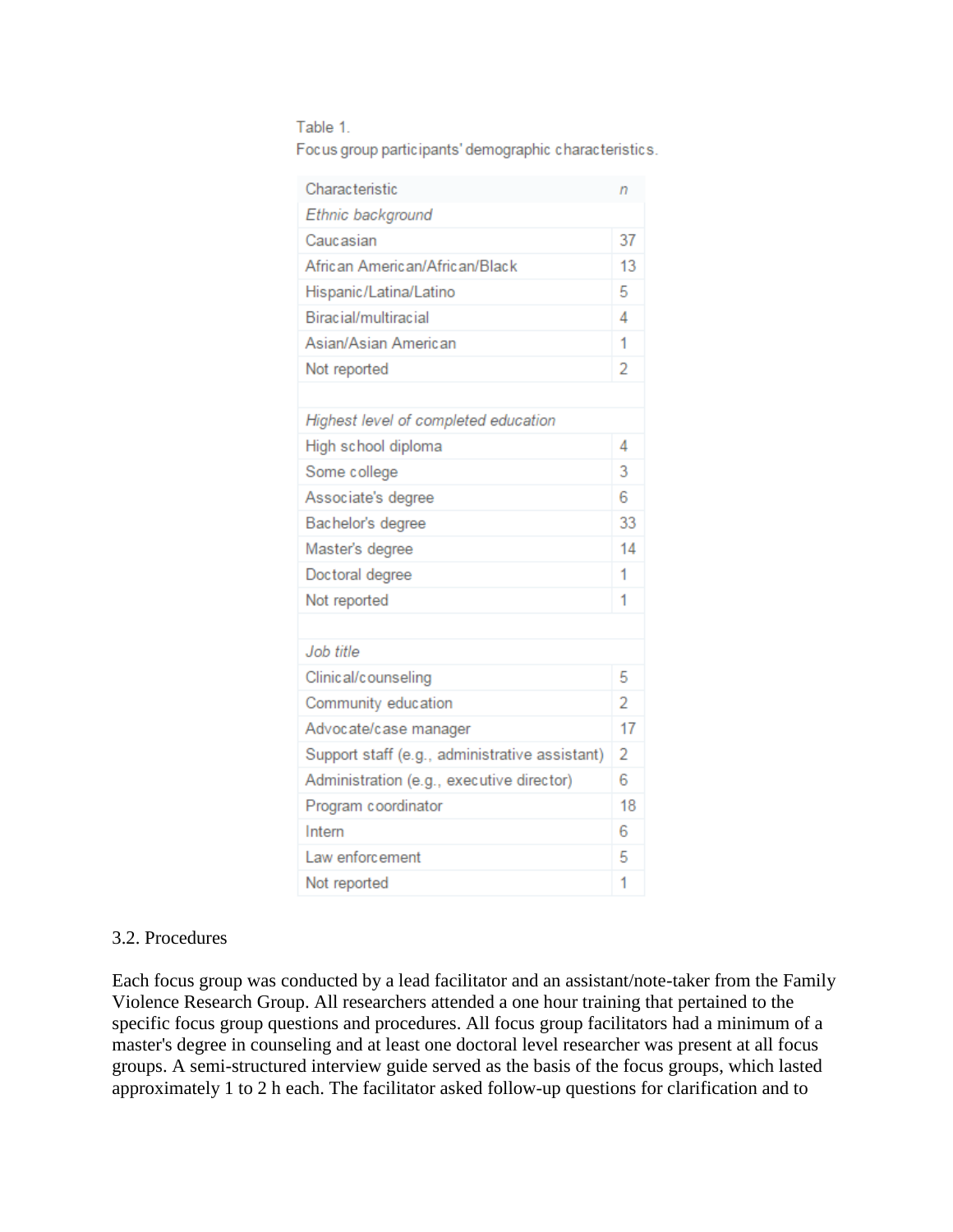prompt more in-depth discussion as appropriate. All focus groups were audio-recorded and later transcribed.

# 3.3. Coding and analysis

Stemler's (2001) outlined content analysis procedures were followed. The coding unit was defined as a participant's complete statement (i.e., beginning when a participant first spoke and ending when another person began to speak). Researchers reviewed the transcripts utilizing an emergent coding strategy. After several reviews, researchers agreed upon a final coding strategy which included five broad categories. The category under review for this article is "Safety considerations and planning for children." The other four categories address adult safety planning and are presented elsewhere (see Murray et al., in press). A pilot test of the coding system was done before the full data set was coded. To build in validity, each transcript was coded by three research team members, which allowed us to identify a consensus code for each statement. Consensus codes were either (a) a code agreed-upon by all three transcript reviewers or (b) codes rated by two out of the three transcript reviewers. When all three coders disagreed, the statement was coded as "no code." For the full data set, a total of 1863 statements were coded, resulting in a grand total of 5589 codes applied across the three raters. Also for the full data set, we calculated inter-rater reliability only for the primary codes applied to each statement. The overall percentage agreement was 82.91%. Inter-rater reliability was calculated using Fleiss' kappa, and it was found to be 0.099. We did not calculate a separate Fleiss' kappa for the subset of data relating only to children and safety planning.

# **4. Results**

Service providers who participated in the focus groups discussed a number of issues pertaining to safety planning. The *Children and Safety Planning* primary coding category contained a total of 215 provider statements. Table 2 delineates the frequency counts in the primary and secondary codes.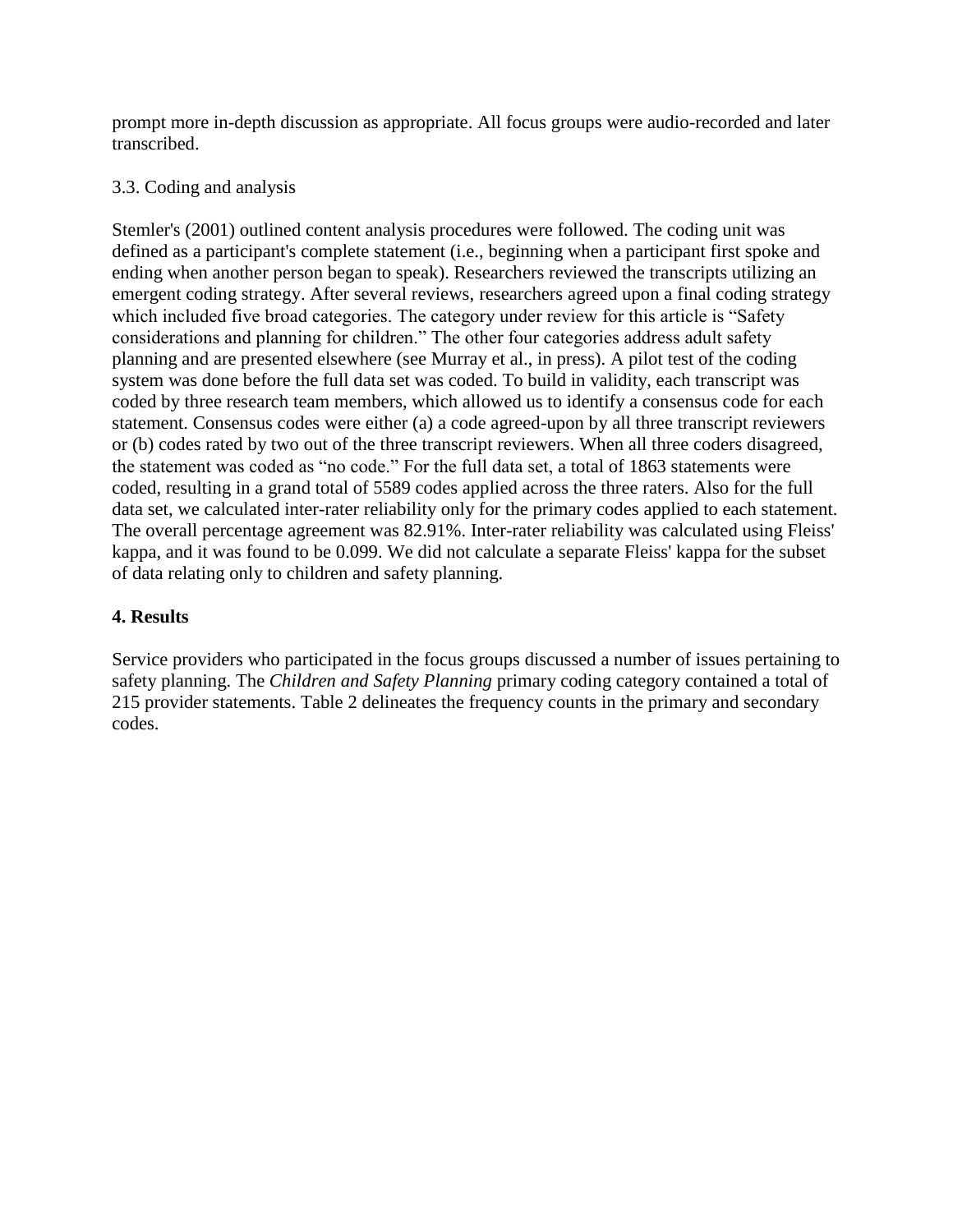Table 2. Counts of statements falling within the primary and secondary codes.

| Primary/secondary code       | Number of statements coded with this code |
|------------------------------|-------------------------------------------|
| Children and safety planning | 215                                       |
| Custody                      | 45                                        |
| Teen boys                    | 34                                        |
| <b>CPS</b>                   | 26                                        |
| No code                      | 24                                        |
| Impact                       | 18                                        |
| Involve                      | 16                                        |
| Resources                    | 15                                        |
| Parent                       | 14                                        |
| Tips                         | 12                                        |
| School                       | 11                                        |

The *Children and Safety Planning* category contained ten secondary codes and include: (a) Child Protective Services-related issues, (b) child safety planning with the parent, (c) tools and tips for safety planning with children, (d) teen boys' needs, (e) school-related issues, (f) custody-related issues, (g) how much to involve children in safety planning, (h) resources and services for children to promote their safety and well-being, (i) the impact of parental IPV on children, and (i) no code. The *no code*  $(n = 24)$  secondary code had no consensus on the content analysis and was not analyzed in the data.

### 4.1. Custody ( $n = 45$  statements)

The most frequently cited participant concern involved custody issues interfering with the safety of children and having an impact upon safety planning practices. These custody concerns included how to ensure safe exchanges of the children, how to navigate the legal system, and concern that the abuser would kidnap the children. One participant felt that visitation exchanges were a "common time for domestic violence [events] to occur." Access to legal resources for financial reasons, losing the children to the abuser because of financial instability, consulting with attorneys when moving, and other custody concerns seemed to have a significant impact on safety planning practices among participants. As one participant stated:

> I feel the waters of custody battles are so murky… It's hard for them, you know, you have to consult a lawyer every time you want to move… But the offenders kidnap the children, and basically like, we can't get them back, but you can sue for full custody… it's hard on both ends.

4.2. Special considerations with teen boys (*n* = 34 statements)

Another significant participant concern around safety planning with children was working with male children, particularly adolescent boys. Participants reported that many shelters do not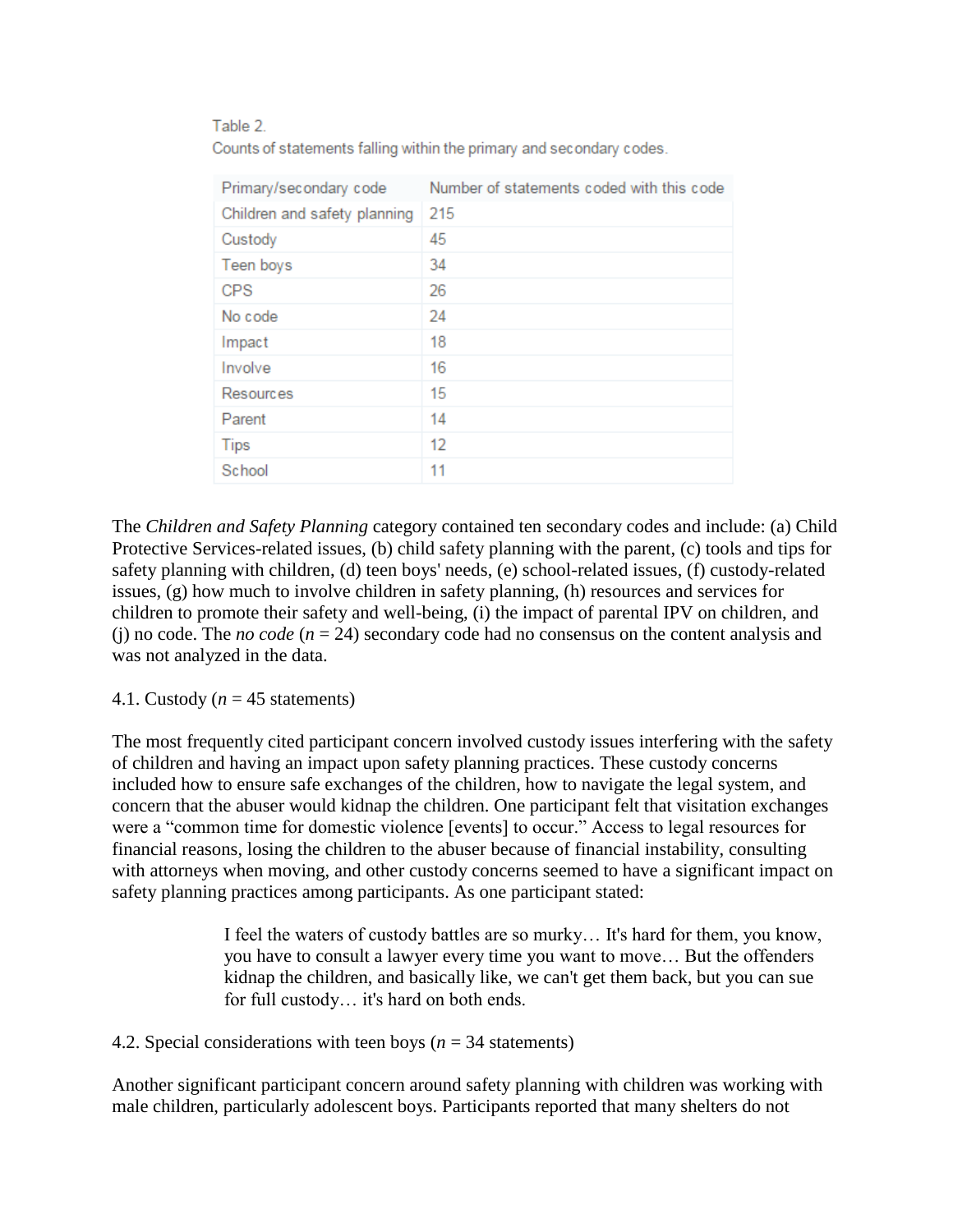accept adolescent boys, and other agencies had age restrictions around accepting adolescent boys. Participants expressed that these restrictions were necessary, but also impeded services at times. Several reasons were given as a rationale around these restrictions. First, many service providers expressed concerns about possible sexual activity between adolescent male and female clients. Other participants expressed concerns that adolescent boys were more likely to be perpetrators of sexual abuse toward the children being housed in the shelter. Participants were also worried about how adolescent boys were reacting to their fathers' abusive behaviors, either through identification or rejection:

> Teenage boys began to mimic the abusive partner and start verbally abusing mom. And mom has left the relationship, she's got custody of the child, and has no control over the child because what he's observed his whole life is the man dominates the woman and his mother has been verbally abusive in front of him his whole life so he's going to mimic that behavior and act like that towards his mom. That's one side. The other side is they become the savior and try to save mom from dad and then they become an adult way too young and take the adult role of the protector. And that's not good for them either.

One specific consideration was the amount and type of space that each agency had available to them. Those participants working at shelters with multiple floors and bathrooms available to them reported that they were able to accept adolescent boys into their shelters, as opposed to smaller shelters. Participants also had to consider if teenage girls were being housed in the shelter. Participants had to also consider the age of the boys. Of those participants whose agencies addressed the needs of adolescent boys, several cut-off ages were given, ranging from 16 to 18.

For adolescent boys who were unable to stay at the shelter, several alternatives were mentioned: some participants stated that they would seek shelters that would allow the family to stay together, others stated that they would encourage families to find a friend or family member with whom the boy could stay, and one participant mentioned that her agency could fund a stay at an extended-stay hotel while searching for alternatives.

### 4.3. Child Protective Services (*n* = 26 statements)

Several issues regarding Child Protective Services (CPS) and safety planning were discussed in the context of the focus groups. One significant consideration was mandatory reporting. Several participants expressed confusion about when it was necessary to report domestic violence to CPS, particularly if children had witnessed domestic violence but had not been abused themselves. Despite this confusion, many participants emphasized the importance of mandatory reporting, and discussed how maintaining an open and positive relationship with CPS facilitated the reporting process.

A number of participants also discussed the need to reframe CPS involvement with their clients. Many participants stated that their clients viewed CPS in a negative light, and that it was important instead to help clients to understand how CPS could serve as a resource. As one participant stated: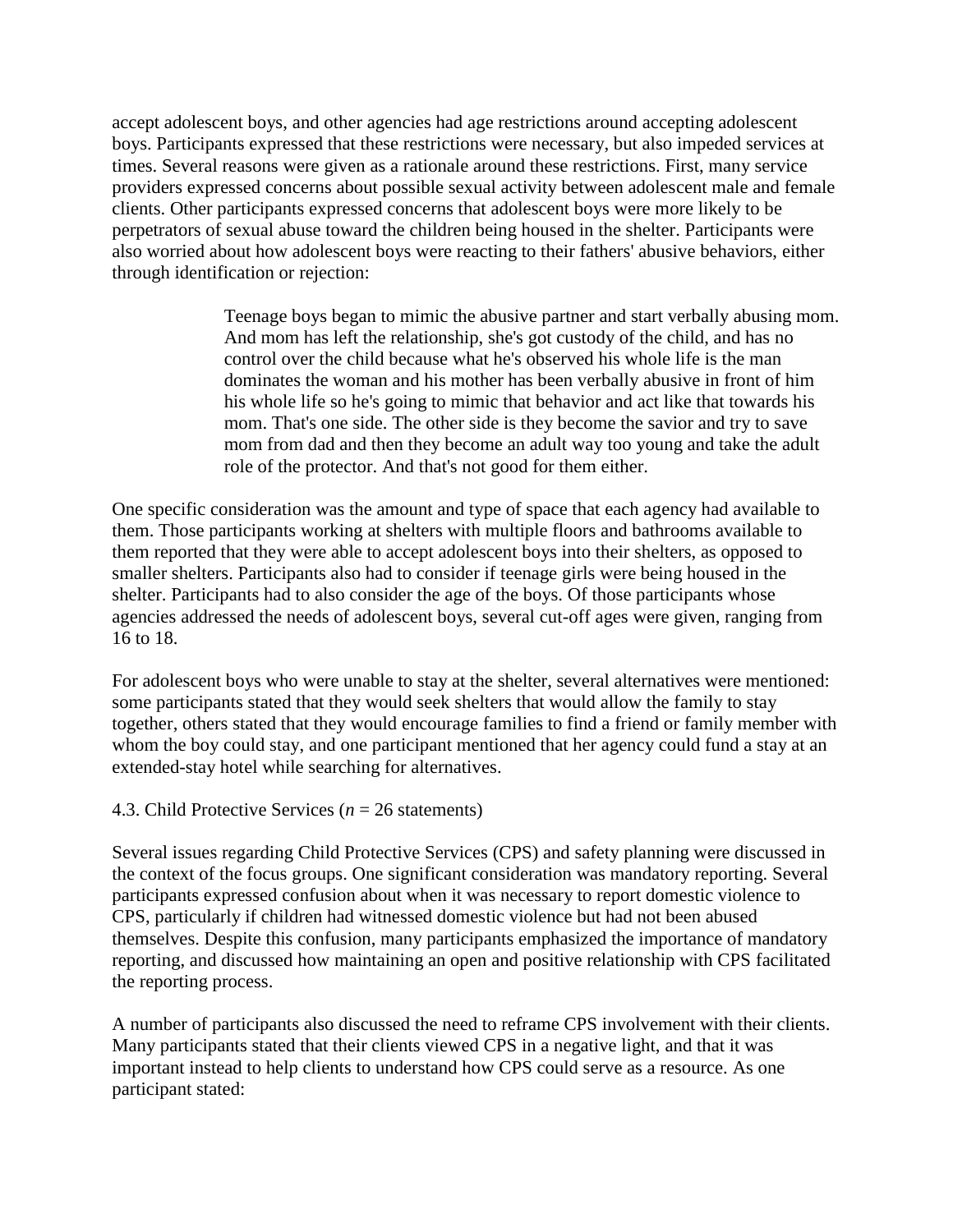And that's another job that we have is to educate them that their perception of CPS is being punitive rather than support for the victim. They want the child to be safe and they want the child to be with a non-offending parent and they're going to do what they can to support that parent, given that the parent is making decisions that will keep the child safe. Part of it too, and I feel strongly that unless there's a reason not too, we usually tell somebody that we have to make the report. Just be honest to keep that relationship open. Tell them you're going to have to make this report but if it's not a punitive thing we're going to help you.

Participants expressed that their clients found it much easier to work with CPS once they realized that CPS could serve as a resource for them.

4.4. Impact ( $n = 18$  statements)

The final topic that participants spoke about in relation to safety planning with children centered around the impact of IPV on children. A variety of issues were presented by participants, ranging from the effects of witnessing the violence and being pressured by the abusing parent to also being physically and sexually abused by the offending parent:

> And I think another thing, getting back to the children, is the co-occurrence that we see statistically between domestic violence, and physical abuse, and sexual abuse… There's quite a few people in the middle that experience — Families that experience both, or all three of those things.

Participants also spoke about some of the effects of witnessing the violence and the consequences of the trauma that appeared among children in the shelter. Children at different ages appear to adjust differently to shelter life, where younger children seem to adapt to communal living more quickly than older children. Furthermore, participants spoke about children witnessing violence and then siding with the abusive parent once in shelter.

4.5. Involving children in safety planning (*n* = 16 statements)

Many members of the focus groups spoke about their efforts to include children in the safety planning process. When involving children in the safety planning process, the participants noted it is important to consider how much the children knew about the violence and their ages. One participant spoke about strategically talking with children and involving them in safety planning:

> …we're trying to return the child to a normal developmental trajectory. But what normal six-year-old is having to keep herself safe? So, that's a constant push–pull. And you have to really think hard about how you frame these conversations with kids so that they're not going away more upset, more nervous, more hypervigilant than they were when they came in.

Participants also had a few words of caution when involving children in safety planning. Several participants noted the importance of ensuring that the responsibility for safety was not placed on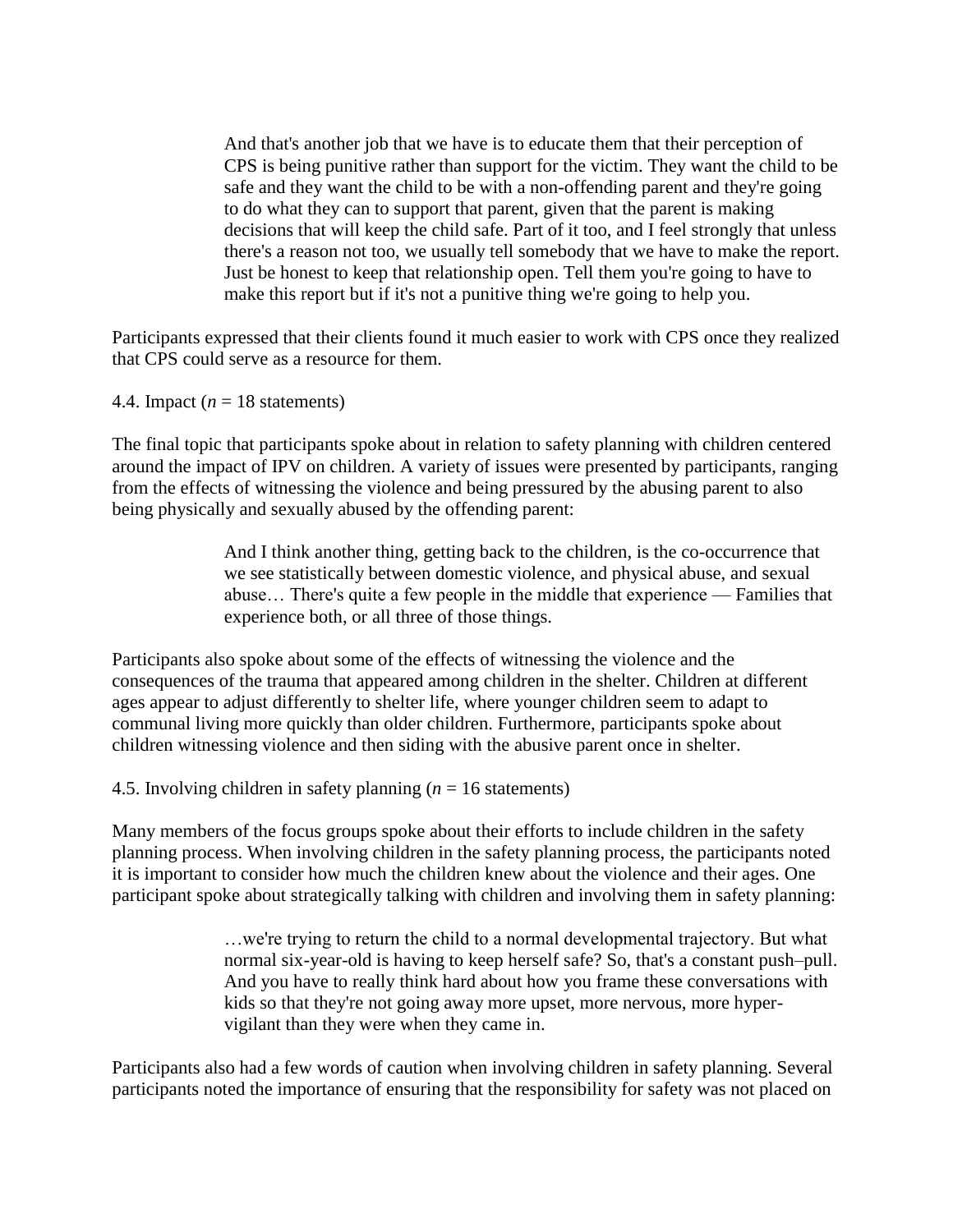the child, but instead on the parents, as well as ensuring children were not made to feel responsible for the violence.

4.6. Resources ( $n = 15$  statements)

Providing and accessing additional resources aimed at meeting the safety needs of children were topics addressed by a number of the participants. Specifically, participants spoke about making referrals to outside counselors with expertise in safety planning with children and supporting children through this process. A barrier to providing resources to children seemed to be a lack of funding and expertise available to these agencies and shelters. One participant stated:

> But at one time our agency had a child advocate which actually worked inside the shelter part-time and did just those very things, some counseling with kids, taking them to do things. Again, that sort of goes back to the whole funding issue and that kind of thing. But that's definitely something that would be beneficial to children.

A lack of funding seemed to be a primary barrier mentioned by participants to providing support groups and other resources to children in both shelters and other domestic violence agencies.

> And it goes back to when we're talking to parents, and it never fails, "He never hits me in front of the children." And so in their minds, their children aren't affected or impacted or at risk, but when you start asking them questions, or talking to them in general, "Well, let's talk about has your child's behavior changed over the past few years?" They start going, "Well, yeah." "What's going to happen if, the next time, he goes after the children?" Letting them see the impact that domestic violence has, not necessarily directly hitting the child, but children who live in these homes. And when they see that — "Oh yeah, little Sally started wetting the bed again." When you start talking to them about that, then their minds are a little more open to, "How am I going to keep my children safe? What can I do?"

Participants discussed the importance of educating clients on the many ways in which IPV can affect children, and how this educational component was a valuable part of the safety planning process.

Several participants expressed that they do not do safety planning with children directly, but instead identified ways in which they assist parents in engaging in safety planning with their children. This included education around how to discuss difficult topics such as IPV with children and how to develop a concrete safety plan with children. One participant stated:

> When talking with mom, we can help to give her ideas about how she can safety plan with her children and develop a plan with them so that if it is a code word, or where to go, kind of a fire plan type situation. So, if she has children and they are of the age where it would be age appropriate to involve them, you can give them some tools and some ideas on how to do that.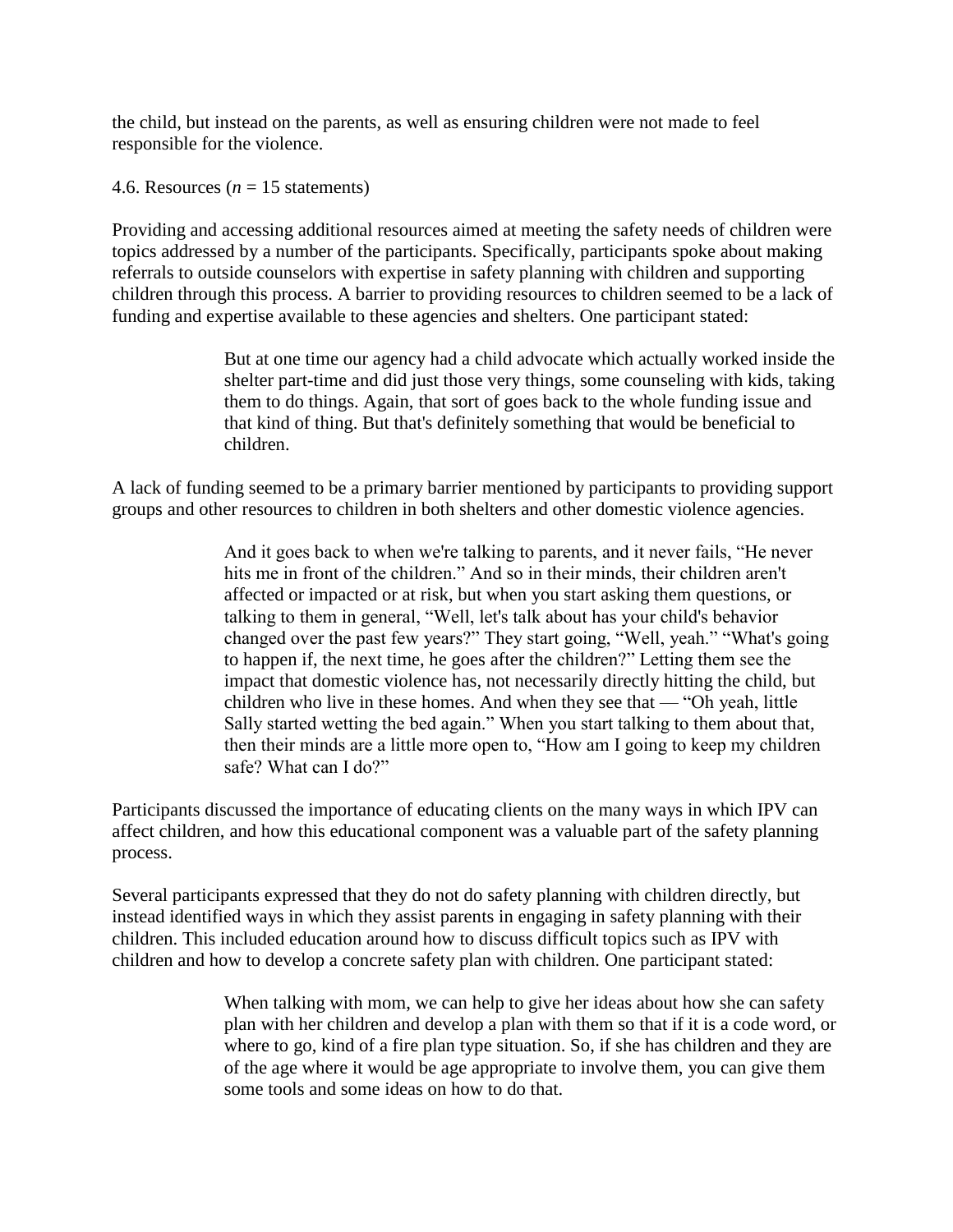Other participants reported that they do directly engage in safety planning with children. Participants expressed the importance of doing so in an age-appropriate manner that does not overwhelm or re-traumatize the children, such as incorporating safety planning into lesson plans or creating games or quizzes around safety planning.

One final aspect of parenting that was discussed by focus groups was mothers who had not been permitted to parent their children as a result of power and control issues within the relationship. Thus, mothers were unable to control their children, and children often sided with the abusive parent; participants stated that such parents required assistance to learn how to appropriately parent children. As two service providers stated during one focus group:

> One particular mother…she'd never been really allowed to parent her children. So she had to learn parenting when she got here. Yeah. She was so into it too. I mean, she was just soaking it up, wanting as much information as possible…And that's what she was wanting. And we saw a dramatic difference.

Service providers framed education around parenting skills as a means of empowering IPV survivors.

4.8. Tips on working with children (*n* = 12 statements)

Participants also provided several specific, concrete ideas of interventions specific to children and safety planning. For example, many of the shelters had security cameras, which helped to create a sense of safety for children. Other service providers stated that helping children to identify code words they could use when they felt unsafe was a helpful, empowering intervention. Several participants stated that identifying ways to help children contact someone in an emergency was important; this included teaching children to dial 911, identifying supportive people in the child's life and storing their phone numbers in a safe place, and giving children emergency cell phones and teaching them to use them.

4.9. Interactions with schools  $(n = 11$  statements)

Service providers discussed several issues involving safety planning and involvement with schools. One concern was informing school officials about issues with IPV and relocation into a shelter. This was particularly important when a family had obtained a protective order against the abusive parent:

> I talk a lot with them about making sure that daycares and schools are aware of situations, because often times they might have a protective order, someone's gonna walk right through it. Just making sure that the school or daycare, you're using your protective order to be a safety measure in safety planning, so you're letting the teachers know that you're engaging with them, because we have a lot of people that come in and say, "He's threatened to run away with the children, he's threatened to kidnap the children, he's threatened to pick the children up, it's his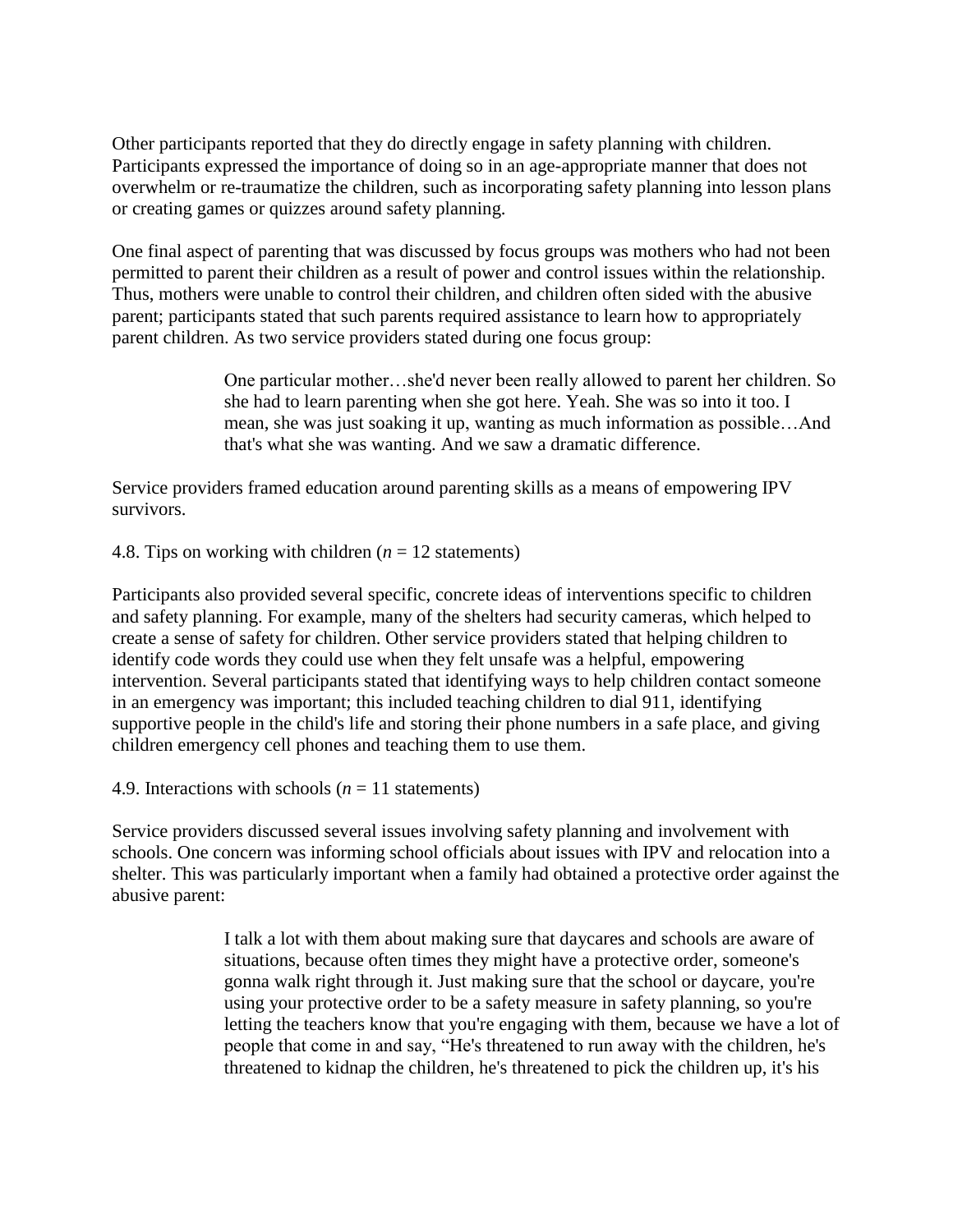right, he's the father." Just going through some safety measures they can take within the law to do those things.

Thus, ensuring that young clients' schools are aware of protective orders and IPV was an important component of the participants' efforts to keep clients safe.

Another issue involving schools was preventative work. A number of participants stated that their agencies were involved in preventative and educational programs for students, faculty, and administration at area schools. This work ranged from informal presentations to yearly, structured, curriculum integrated into school system programming.

# **5. Discussion**

Participants in this research study articulated the vast complexities of safety planning with children. They expressed their reservations about knowing the *right* way to do safety planning with children. Questions regarding when and how to report to CPS, when and how to include the parent in their child's safety planning, how to address the needs of adolescent boys, and at what age is it appropriate to do safety planning with children illustrate just a few of the practitioner concerns. They also expressed the difficulties of doing this type of work in the context of IPV community services, especially in the difficult fiscal environment that many programs currently face. These findings illustrate the significant challenges that arise when practitioners address the impact of IPV on children and help to promote the safety of the children and their families.

### 5.1. Limitations

Several limitations should be considered when interpreting the results of this study. First, the study occurred in one state, and therefore regional factors (e.g., legal requirements, cultural influences) may make the participants in this study unique from service providers in other geographic regions. Likewise, the sample should not be considered as a representative sample, as no random sampling procedures were used to recruit participants. Second, as a focus group study, the participants' responses were interdependent and may also have been impacted by subtle biases held by the research team (Piercy & Nickerson, 1996). Third, our data analyses resulted in somewhat low inter-rater agreement (Landis & Koch, 1977), and this may have been an artifact of using full participant statements as the unit of analysis, rather than using smaller coding units. Finally, because this study on children's needs and safety planning was conducted within a larger study on safety planning in general, it is possible that some aspects of safety planning that are unique to children were not addressed or were overlooked within the broader focus on general safety planning.

# 5.2. Implications for practice

This study provides several implications for practice. First, the practitioner participants in this study noted several familial, developmental, gender, and economic factors they felt were involved in the safety planning process for children in their agencies. The impact of safety planning on the family, the effects on the parent/child relationship for both victim and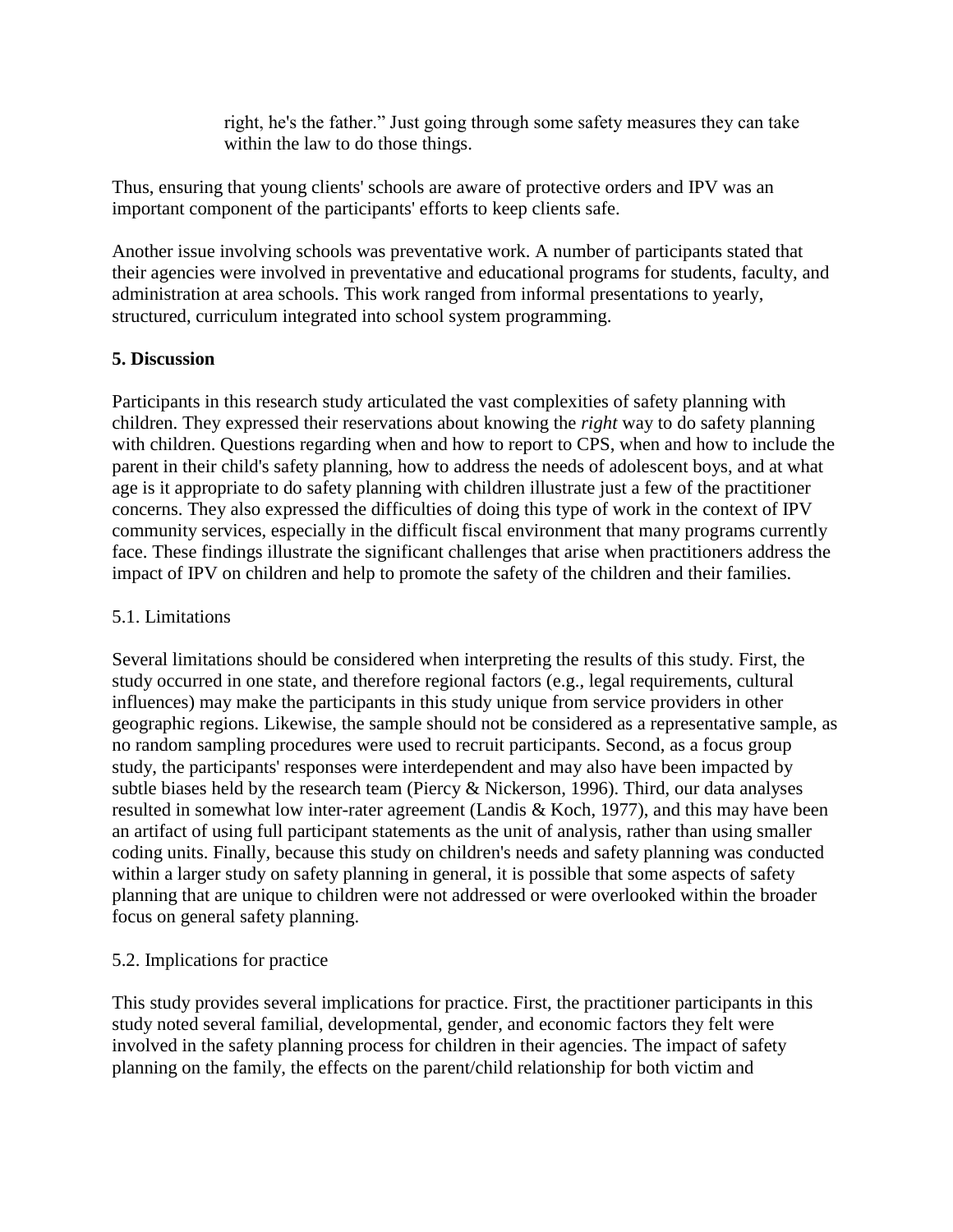perpetrator, and the child's developmental stage should be considered. Service providers must be cognizant of the potential distress children may have when discussing safety planning. Many research participants mentioned custody issues arising in the context of child safety planning. Particularly, discussion and concerns around custody exchanges between survivors and perpetrators were mentioned. Therefore, service providers should assess the extent to which clients may experience safety concerns related to custody arrangements and include these concerns in their safety planning for victims and children.

In Section 4.6, participants indicated that economic factors, such as cuts in local IPV agency funding, may impact the availability of child safety planning. Collaborating and mobilizing community resources and services as part of the child safety planning process may help ensure that comprehensive support is provided, even in lean fiscal times. It is recommended that researchers and practitioners work closely to ensure that effective practice strategies for addressing client and child safety concerns are available to clients in all relevant settings. Based on our research, children's safety planning needs to be considered and addressed within a community context, as unique and often challenging circumstances can arise in multiple settings including the school, Child Protective Service agencies, and other community settings where childcare is provided and child issues are addressed. Helping communities identify and address areas of continued need and attention in order to increase viable options and resources for survivors and children of all ages is a must. For example, if IPV agencies don't have the staff to do individualized safety planning with children, referrals could be made to local mental health providers who work with infants, children, and adolescents, and can provide a thorough social– emotional assessment and interventions if needed. Many mental health interventions for these children contain a safety planning component (Cohen & Mannarino, 2008).

Second, practitioners need to consider increasing the standardization of safety planning. At the start of this article, we outlined our definition of safety planning. While participants in this study indicated they used a variety of methods and settings to conduct child safety planning, it was unclear if each and every child or adolescent that came into contact with these providers was exposed to safety planning. For example, participants noted concerns about the safety needs of teen boys, but participants did not indicate if this population systematically received safety planning.

Agencies and individual service providers vary widely in the practices they use to address the safety needs of their clients and their children, and safety planning procedures must remain flexible, ongoing, and individualized, as the needs of survivors and their children are always evolving. However, additional standardization in safety planning practices in the field will help to ensure that all child and adolescent clients entering IPV services receive more effective and equivalent services across different settings and with different service providers. One potential approach to ensuring that child safety planning is systematically explored involves adding childspecific safety questions to their current adult victim safety plans. These may include, "Have you ever talked to your child about how to stay safe?"; "Do you and your children have any safety rules?"; "Has anyone else talked to your child about how to stay safe?"; and "Is there someone your child feels comfortable talking to right now?" These questions may open the safety planning conversation with the parent and address any misconceptions the parent may have about the impact of IPV on their children/adolescents.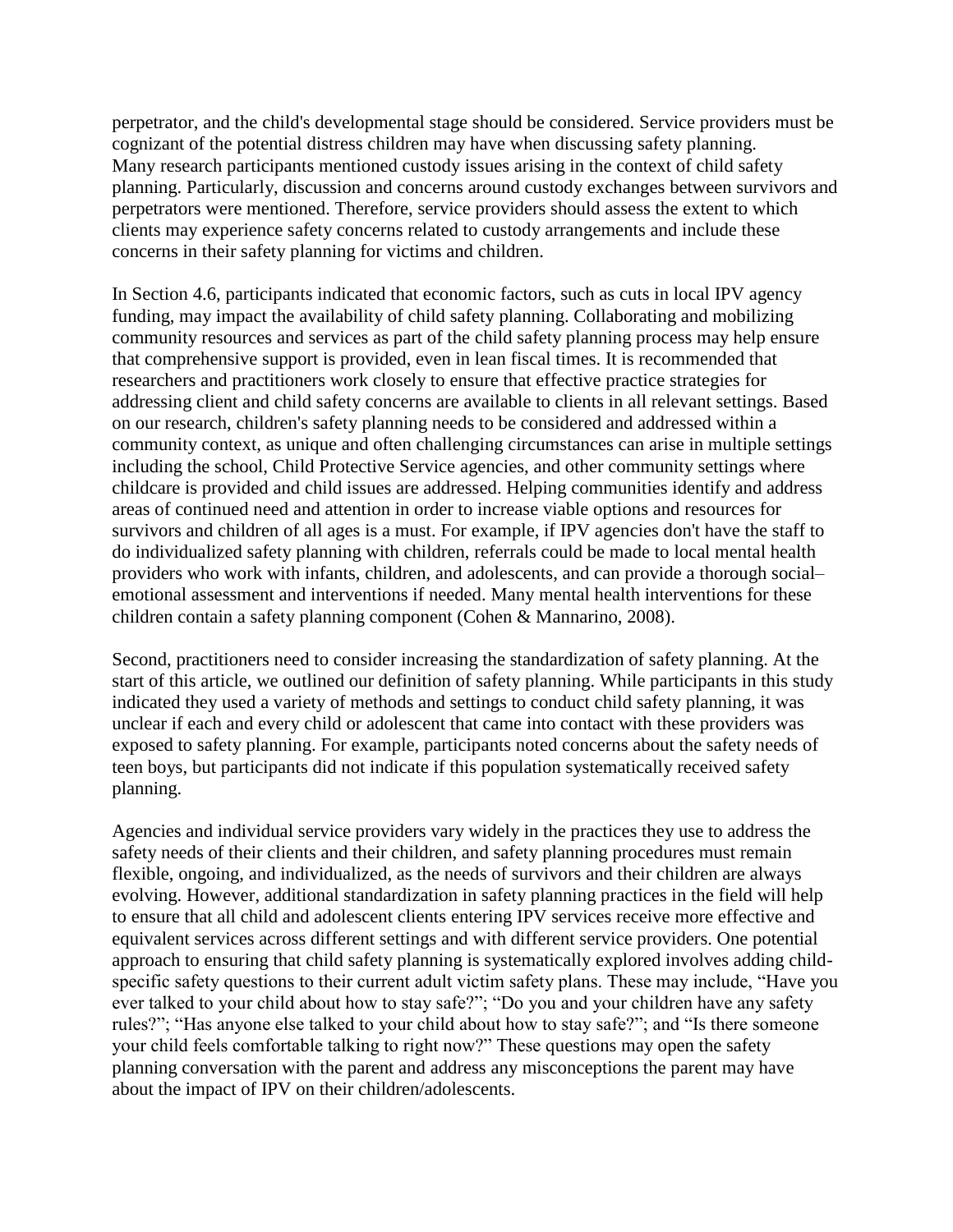Agencies can also develop educational materials and forms (e.g., a brochure on child or adolescent safety or a safety planning form for children) and incorporate those materials as standard practice when working with clients when children are involved. Some of these forms can readily be found on the internet and adapted to the developmental needs of each child or adolescent. Again, if agencies are unable to provide these materials due to budgetary or personnel constraints, providers can refer all children and adolescents that come into contact with the agency to a mental health provider who can provide a safety assessment, planning, and treatment.

Research participants stressed that safety planning should be an ongoing and ever-evolving process. Promoting the safety of IPV victims and their children must remain one of the highest priorities among professionals who work with this population. Developing and advancing more effective safety planning strategies will likewise remain an important step toward achieving that goal.

### 5.3. Implications for future research

More research is needed to determine the extent to which safety planning actually does increase the safety of IPV victims and their children. This question becomes especially important when considering the sensitive nature of safety planning with children. Although some research indicates positive outcome trends in safety planning with children (Carter et al., 2003 and Currier and Wurtele, 1996), research on this topic remains scarce, limited, and controversial. Arguments against safety planning with children include: to what extent does involving children in safety planning make children responsible for their own safety? On the contrary, to what extent does *not* including children in safety planning and educating them on safety issues place them at risk? Given the lack of research on the effectiveness of safety planning with children, a need persists for evidence-based protocols that practitioners can use with children and their parents to enhance children's safety. Future research should focus on exploring developmentallyappropriate safety planning strategies to use with children of different ages (e.g., preschool, elementary school, adolescence) as well as their effectiveness. In addition, it is essential to examine the extent to which discussing safety in relation to parental domestic violence creates distress among children.

Future directions for research also include exploring and identifying conditions under which it is safe to involve parents in safety planning for their children. In this present study, the participants stated that some parents had misconceptions about the impact of IPV on children and adolescents. For example, the practitioner participants stated that some of the parents believed that IPV did not impact children as long as the child or adolescent had not directly witnessed the abuse. Since IPV practitioners are typically educated on the impact of IPV on children and adolescents, helping parents understand the impact IPV has on children and helping them start a dialog with their children about IPV and safety might be a first step in collaborative safety planning.

### **References**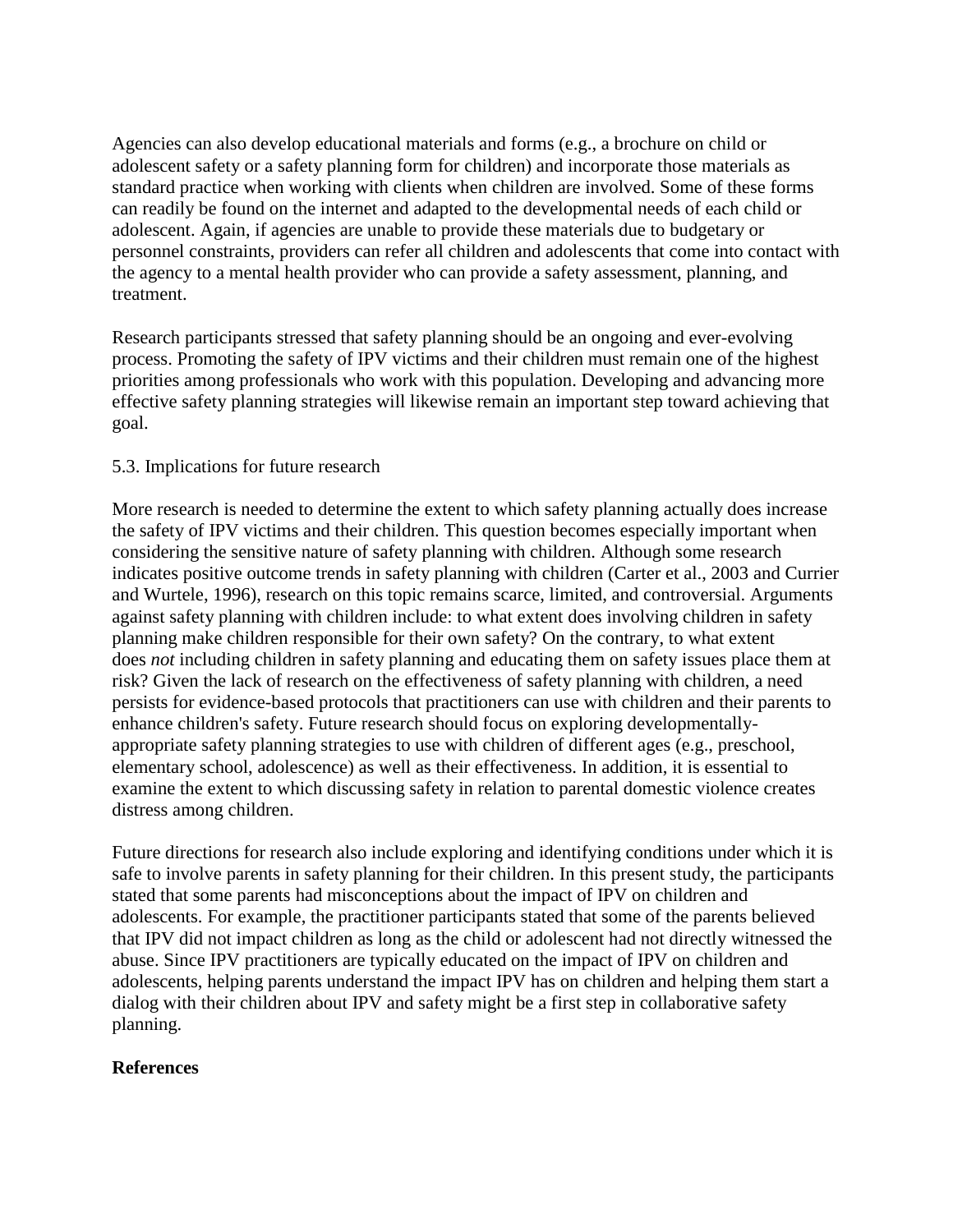- Carter, L., Kay, S. J., George, J. L., & King, P. (2003). Treating children exposed to domestic violence. *Journal of Emotional Abuse*, 3, 183–202. [http://dx.doi.org/10.1300/J135v03n03\\_02.](http://dx.doi.org/10.1300/J135v03n03_02)
- Catalano, S. (2007). *Intimate partner violence in the United States*. : U.S. Department of Justice, Bureau of Justice Statistics (Available at [http://bjs.ojp.usdoj.gov/content/pub/](http://bjs.ojp.usdoj.gov/content/pub/%20pdf/ipvus.pdf)  [pdf/ipvus.pdf\)](http://bjs.ojp.usdoj.gov/content/pub/%20pdf/ipvus.pdf).
- Child Welfare Information Gateway (2009). *Domestic violence and the child welfare system*. (Retrieved from [http://www.childwelfare.gov/pubs/factsheets/domestic\\_violence/](http://www.childwelfare.gov/pubs/factsheets/domestic_violence/%20domesticviolence.pdf)  [domesticviolence.pdf.](http://www.childwelfare.gov/pubs/factsheets/domestic_violence/%20domesticviolence.pdf)).
- Cohen, J. A., & Mannarino, A. P. (2008). Trauma-focused cognitive behavioral therapy for children and parents. *Child and Adolescent Mental Health*, 13, 158–162. <http://dx.doi.org/10.1111/j.1475-3588.2008.00502.x>
- Currier, L., & Wurtele, S. (1996). A pilot study of previously abused and non-sexually abused children's responses to a personal safety program. *Journal of Child Sexual Abuse*, 5, 71– 87. [http://dx.doi.org/10.1300/J070v05n01\\_04.](http://dx.doi.org/10.1300/J070v05n01_04)
- Evans, S. E., Davies, C., & DiLillo, D. (2008). Exposure to domestic violence: A metaanalysis of child and adolescent outcomes. *Aggression and Violent Behavior*, 13, 131–140. [http://dx.doi.org/10.1016/j.avb.2008.02.005.](http://dx.doi.org/10.1016/j.avb.2008.02.005)
- Fantuzzo, J., & Fusco, R. (2007). Children's direct exposure to types of domestic violence crime: A population-based investigation. *Journal of Family Violence*, 22, 543–552. <http://dx.doi.org/10.1007/s10896-007-9105-z>
- Gewirtz, A., & Menakem, R. (2004). Working with young children and their families: Recommendations for domestic violence agencies and batterer intervention programs (Series #5). In S. Schechter (Ed.), *Early childhood, domestic violence, and poverty: Helping young children and their families* (Retrieved from [http://clas.uiowa.edu/socialwork/files/socialwork/paper\\_5.pdf\)](http://clas.uiowa.edu/socialwork/files/socialwork/paper_5.pdf).
- Gjelsvik, A., Verhoek-Oftedahl, W., & Pearlman, D. N. (2003). Domestic violence incidents with children witnesses: Findings from Rhode Island surveillance data. *Women's Health Issues*, 13, 68–73. [http://dx.doi.org/10.1016/S1049-3867\(02\)00197-4.](http://dx.doi.org/10.1016/S1049-3867(02)00197-4)
- Graham, A. F., Fischer, P. A., & Pfeifer, J. H. (2013). What sleeping babies hear: A functional MRI study of interparental conflict and infants' emotion processing. *Psychological Science*, 24, 782–789. [http://dx.doi.org/10.1177/0956797612458803.](http://dx.doi.org/10.1177/0956797612458803)
- Graham-Bermann, S. A., & Perkins, S. (2010). Effects of early exposure and lifetime exposure to intimate partner violence (IPV) on child adjustment. *Violence and Victims*, 25, 427–439. [http://dx.doi.org/10.1891/0886-6708.25.4.427.](http://dx.doi.org/10.1891/0886-6708.25.4.427)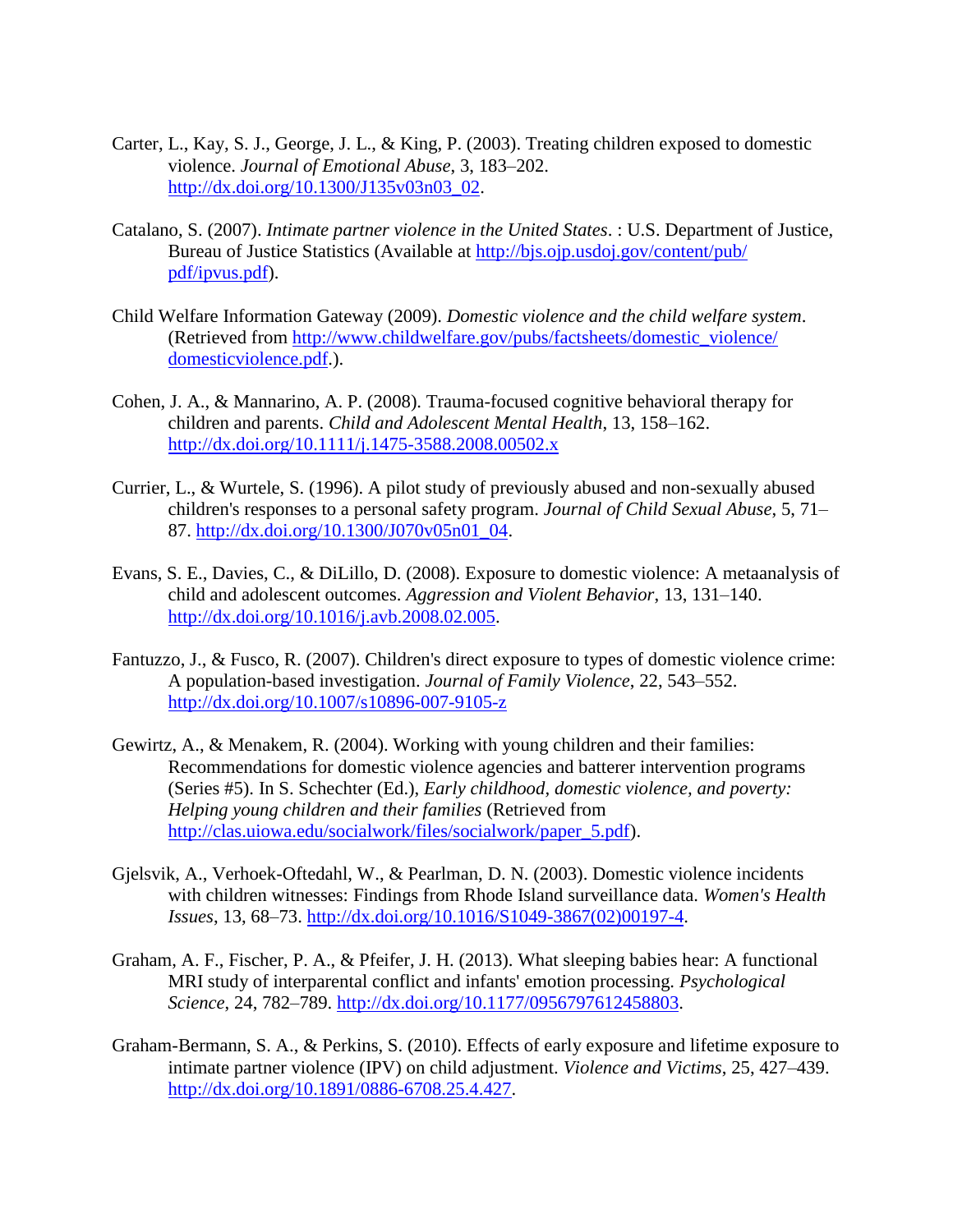- Graham-Bermann, S. A., & Seng, J. (2005). Violence exposure and traumatic stress symptoms as additional predictors of health problems in high-risk children. *Journal of Pediatrics*, 146, 309–310. [http://dx.doi.org/10.1016/j.jpeds.2004.10.065.](http://dx.doi.org/10.1016/j.jpeds.2004.10.065)
- Kaufman Kantor, G., & Little, L. (2003). Defining the boundaries of child neglect: When does domestic violence equate with parental failure to protect. *Journal of Interpersonal Violence*, 18, 338–355. [http://dx.doi.org/10.1177/0886260502250834.](http://dx.doi.org/10.1177/0886260502250834)
- Kitzmann, K. M., Gaylord, N. K., Holt, A.R., & Kenny, E. D. (2003). Child witnesses to domestic violence: A meta-analytic review. *Journal of Consulting and Clinical Psychology*, 71, 339–352. [http://dx.doi.org/10.1037/0022-006X.71.2.339.](http://dx.doi.org/10.1037/0022-006X.71.2.339)
- Kolar, K. R., & Davey, D. (2007). Silent victims: Children exposed to family violence. *The Journal of School Nursing*, 23, 86–91. [http://dx.doi.org/10.1177/10598405070230020501.](http://dx.doi.org/10.1177/10598405070230020501)
- Kress, V., Adamson, N., Paylo, M., DeMarco, C., & Bradley, N. (2012). The use of safety plans with children and adolescents living in violent families. *The Family Journal Counseling and Therapy for Couples and Families*, 20, 249–255. [http://dx.doi.org/10.1177/1066480712448833.](http://dx.doi.org/10.1177/1066480712448833)
- Kress, V. E., Protivnak, J. J., & Sadlak, L. (2008). [Counseling clients involved with violent](http://refhub.elsevier.com/S0190-7409(14)00115-7/rf0060)  [intimate partners: The mental health counselor's role in promoting client safety.](http://refhub.elsevier.com/S0190-7409(14)00115-7/rf0060) *Journal [of Mental Health Counseling](http://refhub.elsevier.com/S0190-7409(14)00115-7/rf0060)*, 30, 200–210.
- Lamers-Winkelman, F., Willemen, A.M., & Visser, M. (2012). Adverse childhood experiences of referred children exposed to intimate partner violence: Consequences for their wellbeing. *Child Abuse & Neglect*, 36, 166–179. [http://dx.doi.org/10.1016/j.chiabu.2011.07.006.](http://dx.doi.org/10.1016/j.chiabu.2011.07.006)
- Landis, J. R., & Koch, G. G. (1977). [The measurement of observer agreement for categorical](http://refhub.elsevier.com/S0190-7409(14)00115-7/rf0070)  [data. Biometrics, 33, 159–174.](http://refhub.elsevier.com/S0190-7409(14)00115-7/rf0070)
- Lyon, E., Lane, S., & Menard, A. (2008). *Meeting survivors' needs: A multi-state study of domestic violence shelter experiences.* (Retrieved from [http://www.vawnet.org/Assoc\\_](http://www.vawnet.org/Assoc_%20Files_VAWnet/MeetingSurvivorsNeeds-FullReport.pdf)  [Files\\_VAWnet/MeetingSurvivorsNeeds-FullReport.pdf.](http://www.vawnet.org/Assoc_%20Files_VAWnet/MeetingSurvivorsNeeds-FullReport.pdf)).
- McDonald, R., Jouriles, E. N., Ramisetty-Mikler, S., Caetano, R., & Green, C. E. (2006). Estimating the number of American children living in partner-violent families. *Journal of Family Psychology*, 20, 137–142. [http://dx.doi.org/10.1037/0893-3200.20.1.137.](http://dx.doi.org/10.1037/0893-3200.20.1.137)
- Miller, L. E., Howell, K. H., Hunter, E. C., & Graham-Bermann, S. A. (2012). Enhancing safetyplanning through evidence-based interventions with preschoolers exposed to intimate partner violence. *Child Care in Practice*, 18, 67–82. [http://dx.doi.org/10.1080/13575279.2011.621885.](http://dx.doi.org/10.1080/13575279.2011.621885)